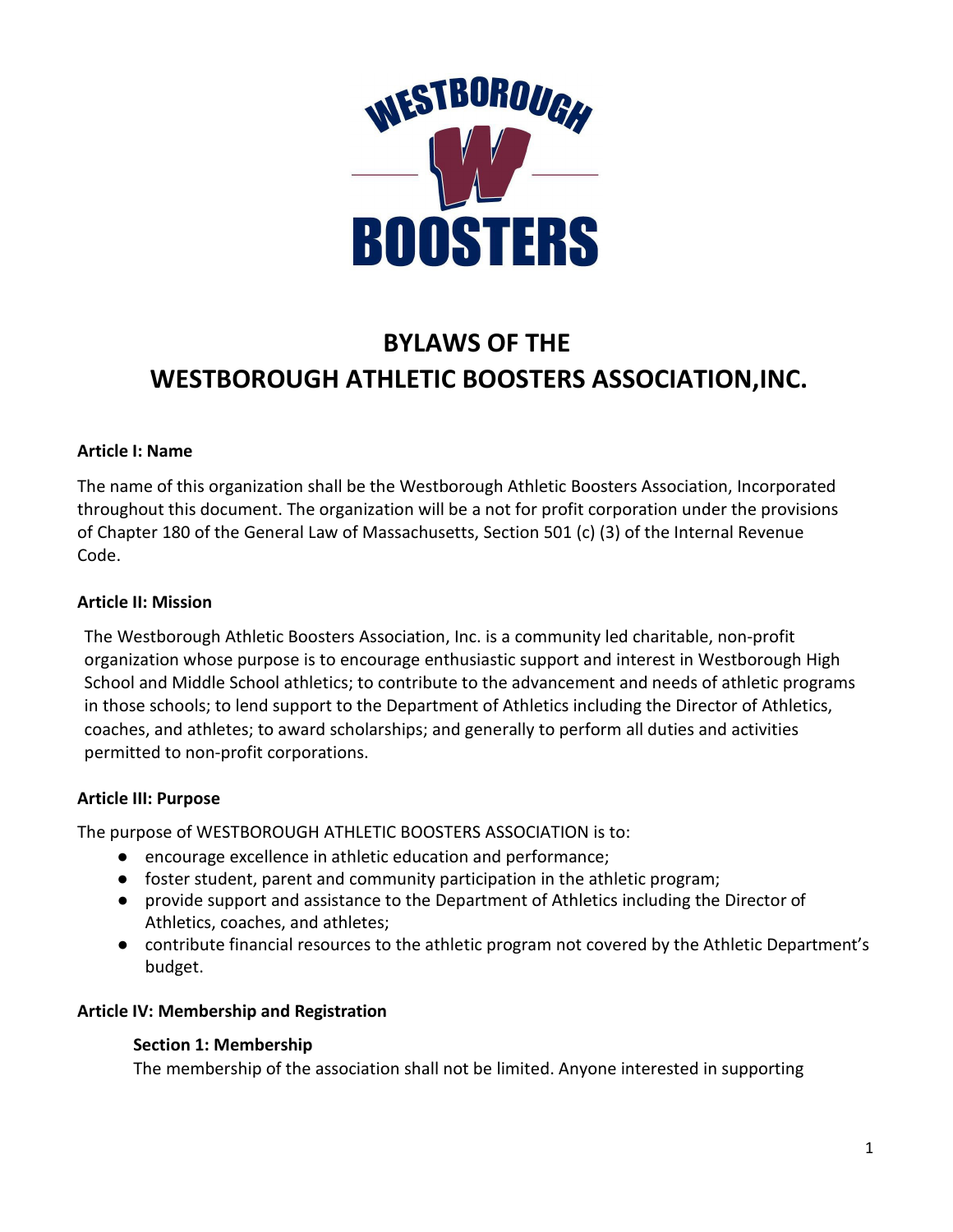the progress and development of the athletic programs of the Westborough Public Schools shall be eligible for membership.

## **Section 2: Registration and Dues**

Registration shall be achieved by completion of a membership form and payment of annual dues. Membership shall be 1 year beginning July 1 and ending June 30. Dues will be set annually by the Executive Board.

## **Section 3: Resignation of a Member**

Any member of the Association may resign in writing to the clerk at any time. Resignation shall not entitle such member to a refund of dues paid.

## **Section 4: Removal of a Member or Officer**

Recommendation for removal of a member or officer may be made by a majority vote of the Executive Committee provided the member or officer has received written notice stating the cause for such action and is given the opportunity to appear before the Executive Committee within 15 days of receipt of the notice. After such a hearing, a final determination will be made by majority vote of members of the Executive Committee.

# **Article V: Officers, Election, and Duties**

## **Section 1: Personnel**

- The officers are all voting members and shall include President, Vice President, Treasurer, Clerk, and At-Large Member.
- The Executive Committee shall consist of the officers and the Athletic Director. The Athletic Director will be a non-voting ex-officio member.
- All other members constitute the general membership.

## **Section 2: Nomination Process**

The Executive Committee shall seek nominations for each of the officer positions annually prior to or at the April meeting.

Each candidate shall have been a member of the Association for a minimum of one full year. At the April meeting, the Clerk shall announce the names and positions for which they were nominated of any and all candidates received. Independent nominations may be made by any member from the floor present at the April meeting and shall be included in the potential nominees for each of the Officer positions. The Clerk shall confirm that all candidates have signified their willingness to serve, if elected, before they can be officially noted as being formally nominated. Candidates nominated from the floor at the April meeting have 48 hours to confirm their willingness to serve.

Following the April meeting, the names of any duly nominated individuals and the seats for which they are seeking to serve will be published by the Clerk to all Members in good standing.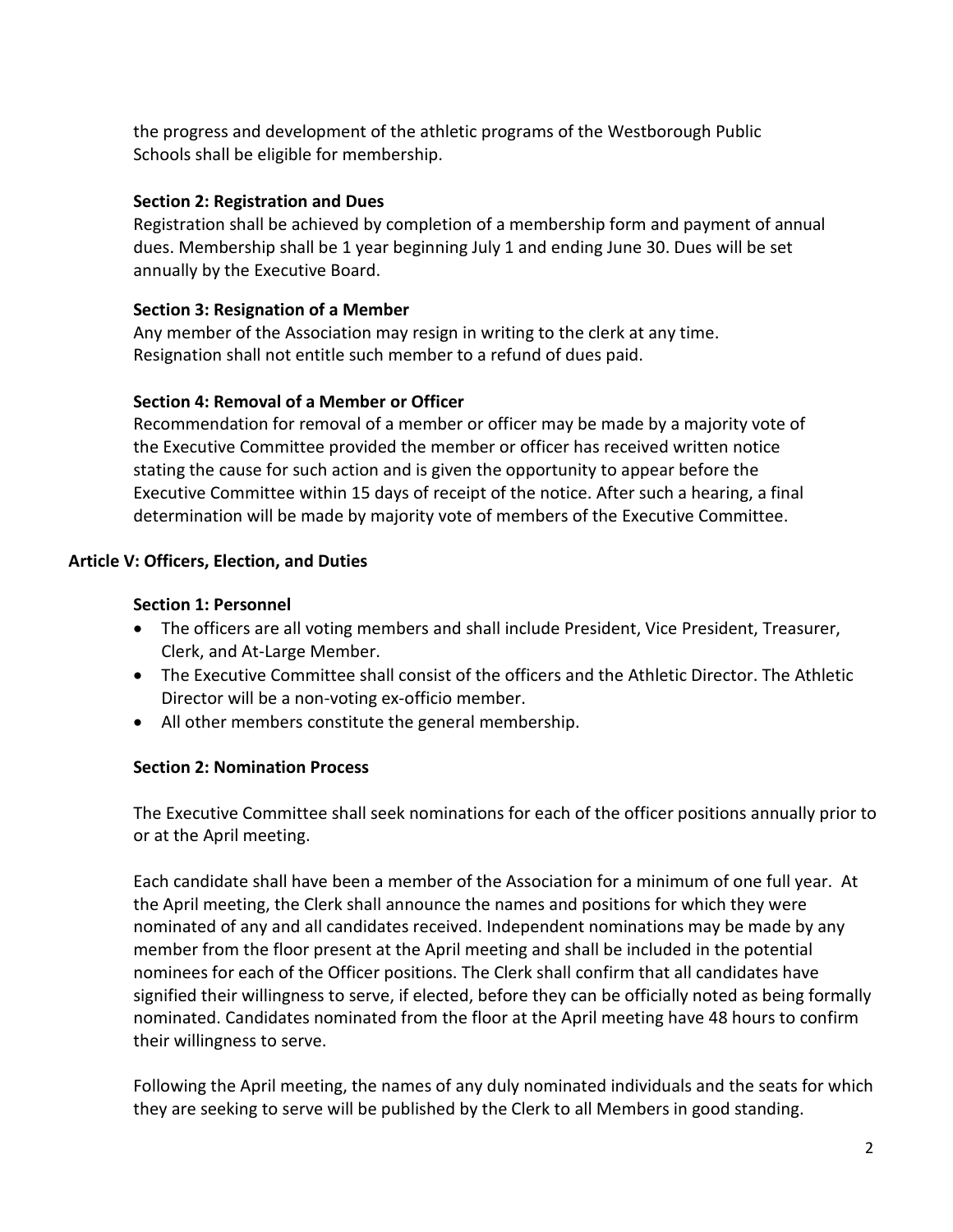## **Section 3: Election and Term**

Officers shall be elected by the May meeting of the general membership. In the event of any contested seat, a written or electronic ballot shall be used. Only Members in good standing may vote in any election. A ballot of the current sitting Executive Committee shall resolve any election resulting in a tie. The term of office shall be one year beginning July 1 and ending June 30.

# **Section 4: Duties**

Officers and chairpersons are expected to attend all scheduled meetings of the Association. The powers and duties shall be as follows:

# **A. Executive Committee**

The Executive Committee shall:

- confer as needed prior to each monthly meeting of the general membership to review the agenda and any issues that may arise;
- hold other meetings of the Executive Committee between scheduled monthly meetings at the discretion of the President;
- have the power to make decisions on behalf of the membership as deemed necessary.

# **B. President**

The President shall:

- be the Executive officer of the Association;
- preside at all meetings of the Executive Committee and general membership;
- call special meetings as necessary;
- with the approval of the Executive Committee, hire an attorney to handle any legal issues as deemed necessary;
- appoint any temporary committees deemed necessary;
- supervise the activities and welfare of the Association;
- keep members informed of all matters pertaining to the affairs of the Association;
- have the power to sign checks in the absence of the Treasurer;
- sign any and all legal documents as required by law; e.g. tax return.

# **C. Vice President**

The Vice President shall:

- in the absence of the President, perform all duties and assume all responsibilities of the President;
- oversee the active committees on a monthly basis, including creating job descriptions if necessary;
- report to the general membership on behalf of any committee chairperson(s) not present at any regular monthly meeting of the Association.
- in the case of executive member vacancies, perform those duties until the role can be filled.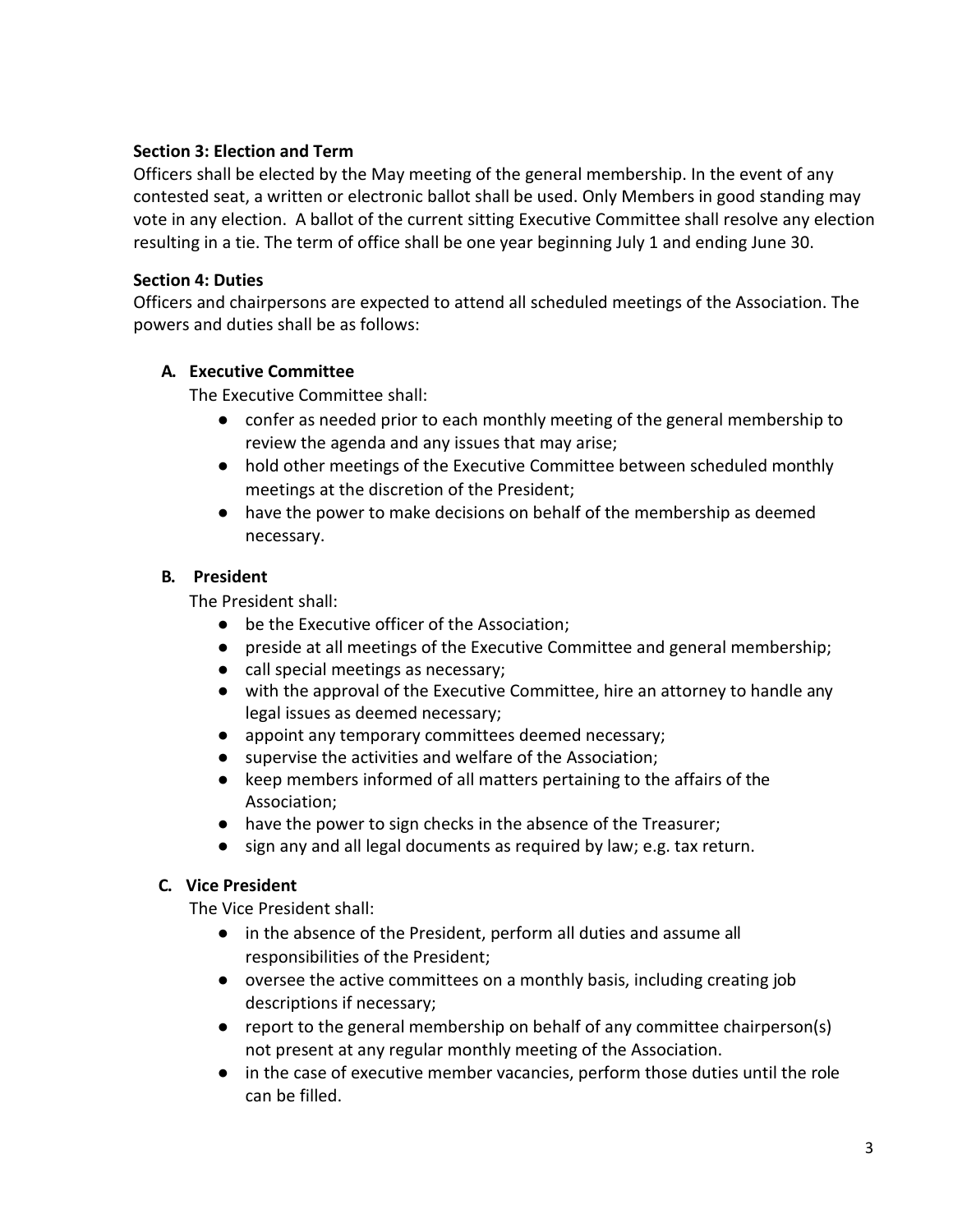# **D. Clerk**

The Clerk shall:

- prepare and keep the minutes of all meetings, prepare and present necessary reports to the membership;
- issue notification of all meetings of the Association unless the President elects to do so;
- create and maintain a membership list;
- share the membership list with Executive Committee.

# **E. Treasurer**

The Treasurer shall:

- be custodian of the funds of the Association;
- receive all dues and monies;
- make all payments in accordance with the budget;
- be responsible for paying any and all bills upon receipt;
- balance the monthly bank statements;
- present financial reports and give a narrative thereof at the scheduled monthly meetings of the Association;
- turn over to his or her successor all books and financial records;
- be responsible for hiring independent auditors to review the finances as deemed necessary;
- present an annual budget projection for approval at the first meeting of the Association of the school year;
- file an annual tax return to the IRS, an annual report to the Secretary of State, and other financial and administrative documents as required by law.

## **g. At-Large Member**

The At-Large Member shall:

● assist the other Executive Board members with their duties where needed, and will be tasked with various oversight duties during the course of the year.

# **Section 5: Vacancies among Officers**

Vacancies among officers shall be filled by a majority vote of the remaining Executive Committee members from a single slate submitted by the Executive Committee. Persons so elected shall serve until the expiration of the original term of the office.

# **Article VI: Meetings**

# **Section 1: Regular and Special Meetings**

Regular meetings of the general membership shall be held monthly. The Clerk will publish the schedule of meetings as soon after the August meeting of the Association as possible. Exceptions may be made at the discretion of the President and Executive Committee. Special meetings may be called by the Executive Committee as deemed necessary.

## **Section 2: Quorum**

A quorum of the Association shall be defined as three Executive Committee members. The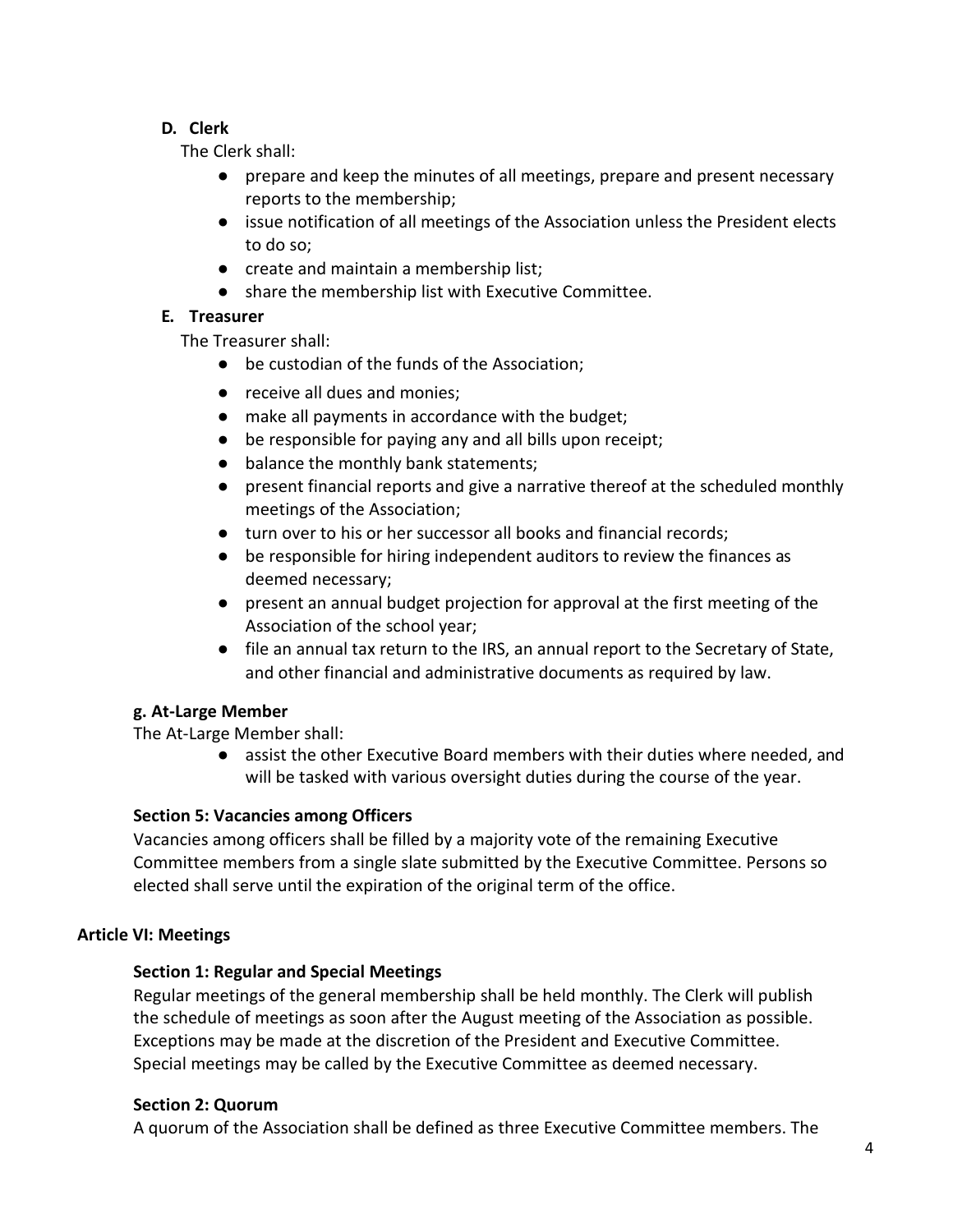quorum of the Executive Committee shall be defined as three Executive Committee members.

## **Section 3: Voting**

Any matter that is raised for a vote will be recorded by the Clerk. Unless otherwise specified, all motions will pass with a majority vote.

## **Section 4: Attendance:**

Officers and Committee Chairpersons are expected to attend scheduled monthly meetings of the Association. In case of inability to attend, notice should be given to the Vice President with any report to be presented at the next meeting.

## **Article VII: COMMITTEES**

## **Section 1: Committees**

Special or Project Committees shall be formed and dissolved by the President in accordance with the needs of the Association in its current activities or projects. All work of these committees shall be presented to and approved by the members of the Association.

## **ARTICLE VIII: GUIDELINES AND PROCEDURES FOR FUNDING**

## **Section 1: Number of Scholarships and Amount**

The number, amount, and criteria of scholarships to be awarded shall be determined yearly by the Westborough Boosters membership in conjunction with the adoption of the Westborough Boosters annual budget. The scholarship recipient(s) will be selected by the Westborough High Scholarship committee.

## **Section 2: Projects and Donations**

- Funding decisions will be voted on by membership.
- The Executive Committee has the authority to approve funding any request up to and including an amount of \$250.00.
- Projects and donations must promote the purpose and mission of the Association and will be evaluated on the basis of overall merit and need.
- Sports banquets are ineligible to use Association funds.
- Requests may be made throughout the fiscal year.

## **ARTICLE VIII: FISCAL POLICY**

- The fiscal year shall start July 1 and end June 30.
- The Executive Committee has the authority to approve any unbudgeted expenditures up to and including an amount of \$250.00.
- If any unbudgeted expenditure exceeds \$250.00, such expenditure must be approved by a membership vote upon recommendation of the Executive Committee and provided a quorum is present as defined in Article V, Section 2.
- The Treasurer will present the annual budget for approval by a majority vote of the membership at the first meeting of the Association of the school year.

## **ARTICLE IX: AMENDMENTS**

Bylaws shall be reviewed annually by the clerk. These bylaws may be amended by a